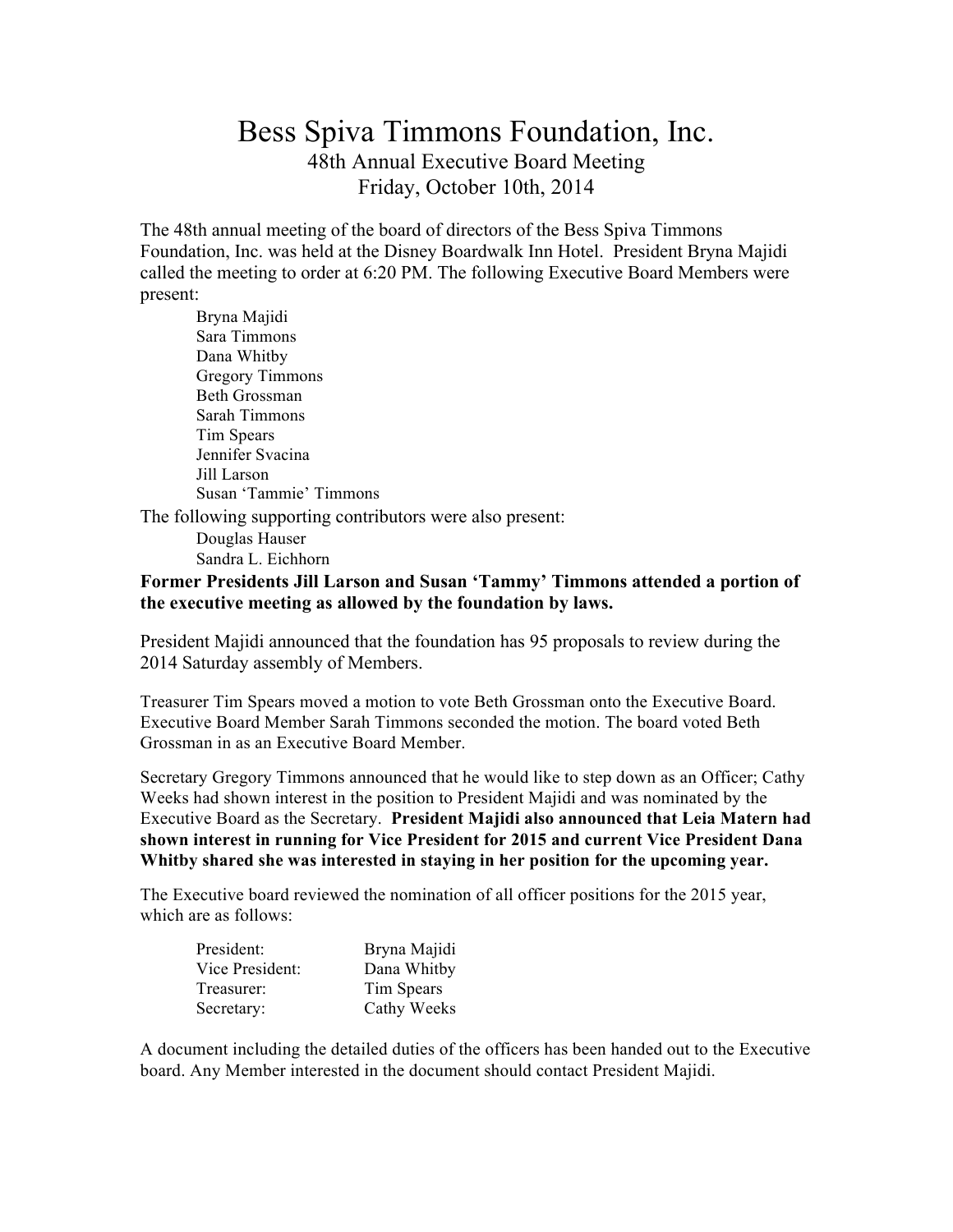All of the documents available to President Majidi have been put into an electronic folder to transition the President position into being fully digitalized. President Majidi will label and add any documents available to her into this folder.

President Majidi motioned that the minutes must be completed and sent out within 30 days after the date of the meeting, Sarah Timmons seconded the vote and the Executive Board voted in favor of this policy.

The acceptance and denial letters will include the submittal date changes (July 1st) again this year, as some applicants were still unaware of our new deadlines. The letter shall also include that the application should be filled out fully executed and that it's availability will be on the website. Any applicants with personal connections are excluded from any hard-fast deadlines, but all applications and changes should be turned in as soon as possible.

The hotel site selection for the 2014 meeting was clarified. Both of the Embassy Suites hotels in the area were under construction or completely full during the predetermined dates. The Executive Board agreed that site selection will be a topic to cover during the Saturday Meeting with all of the Members.

President Majidi motioned to alter the site selection policy from the 2013 meeting to accommodate Member suggested policy changes as follows:

1.) Instead of the Executive Board suggesting only two locations for the Members to vote on, the verbiage was changed to allow all Members to add cities to the list of cities voted upon.

2.) After the site selection the membership will be asked for two volunteers to plan, both of whom must keep vice president informed throughout the process, which concerns the Vice President's Member RSVP responsibilities.

The meeting site will still cycle between the four time zones, remaining in the Pacific West for two years in a row (split into SW and NW) due to the high number of active Members living in those regions.

President Majidi presented the mentoring program to the Executive Board, which pairs Members interested in Officer positions with the respective Officer to job shadow during the annual meeting. If the position is passed onto the Member, the previous Officer should be available to help ease the transition for the new Officer.

Doug Hauser presented recommended changes to the Retention Policy. President Majidi motioned to vote the new document into effect, Secretary Gregory Timmons seconded and the Executive Board passed it. The newest version of the retention policy is available online so that all members can access it.

Doug Hauser presented a revised edition to the Expense Reimbursement Policy. The revised policy will be handed out to all Members during the Saturday meeting. All changes are necessary to remain legal, including the following sections:

1.) Foundation Purpose 2.) Foundation Policy 3.) Expenses Included 4.) Expenses Excluded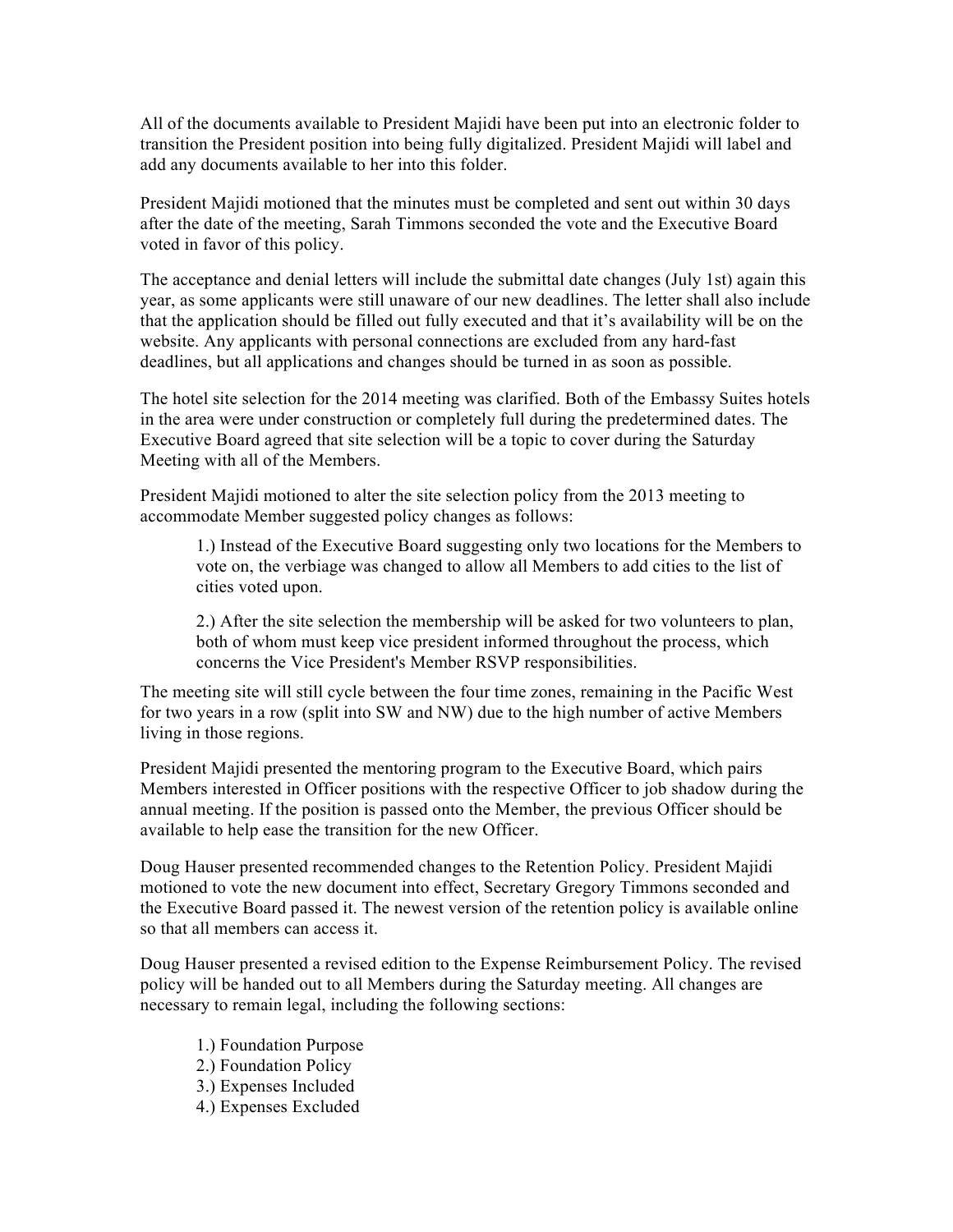5.) Member Income Tax Implications

6.) Resolution of Disputes

7.) Expenses Subject to Reimbursement

Executive Board Member Sarah Timmons mentioned that airport parking was not included in the expenses subject to reimbursement section, although it should be. President Majidi motioned to approve the revised Expense Reimbursement Policy with the provision that reasonable airport parking reimbursement be added to the Expenses Included section. Secretary Gregory Timmons seconded the motion and the Executive Board voted unanimously in favor.

Doug Hauser led the Executive Board through the bank recommended and revised By-Laws, which will be presented to the Members during the Saturday meeting to be voted upon.

The Executive Board still gives recommendations for cities, but the membership is not bound to vote on solely those sites. All Members may actively suggest cities to be voted upon.

ARTICLE 4: Electronic mail and documents are available for binding use in addition to traditional methods

ARTICLE 4: Attendance rules of the meeting and dinner attendee and specifics

ARTICLE X: Indemnification of Directors, which states that any legal proceeding upon Executive Members will be financially covered by the Foundation as per recommendation from the law firm. President Majidi moved a motion to vote, Tim Spears seconded and all members voted in favor.

Doug Hauser has revised the grant application revisions and the first change is on the third page, the IRS recommends a 501 (c) (3) verification affidavit from applicants. Misspelling must be changed as well. President Majidi recommended the font be reduced to fit the application onto two pages. President Majidi moved a motion to accept the grant application pending the aforementioned revisions for the 2015 year, using the current revised version as a provisional placeholder.

President Majidi made exceptions to allow Non-Member Tiana Tontsch, who is engaged with Cosmo Spears, to attend the Saturday meeting and Beverly Yohe, babysitter for Member's children**,** to the Saturday night dinner.

Any members interested in sitting on a financial committee for the foundation should contact President Majidi. Conference calls will be held every 6 months to review portfolio performance and strategy. Sandra Eichorn proposed to make changes, yet any further major changes will be withheld until the financial committee is assembled.

Doug Hauser presented the range in the projected giving amount, which is lies between \$178,000 and 192,000. President Majidi motioned a vote, Jennifer Svacina seconded, all in favor.

President Majidi requested that any thank you **correspondence** to be sent to her for retention.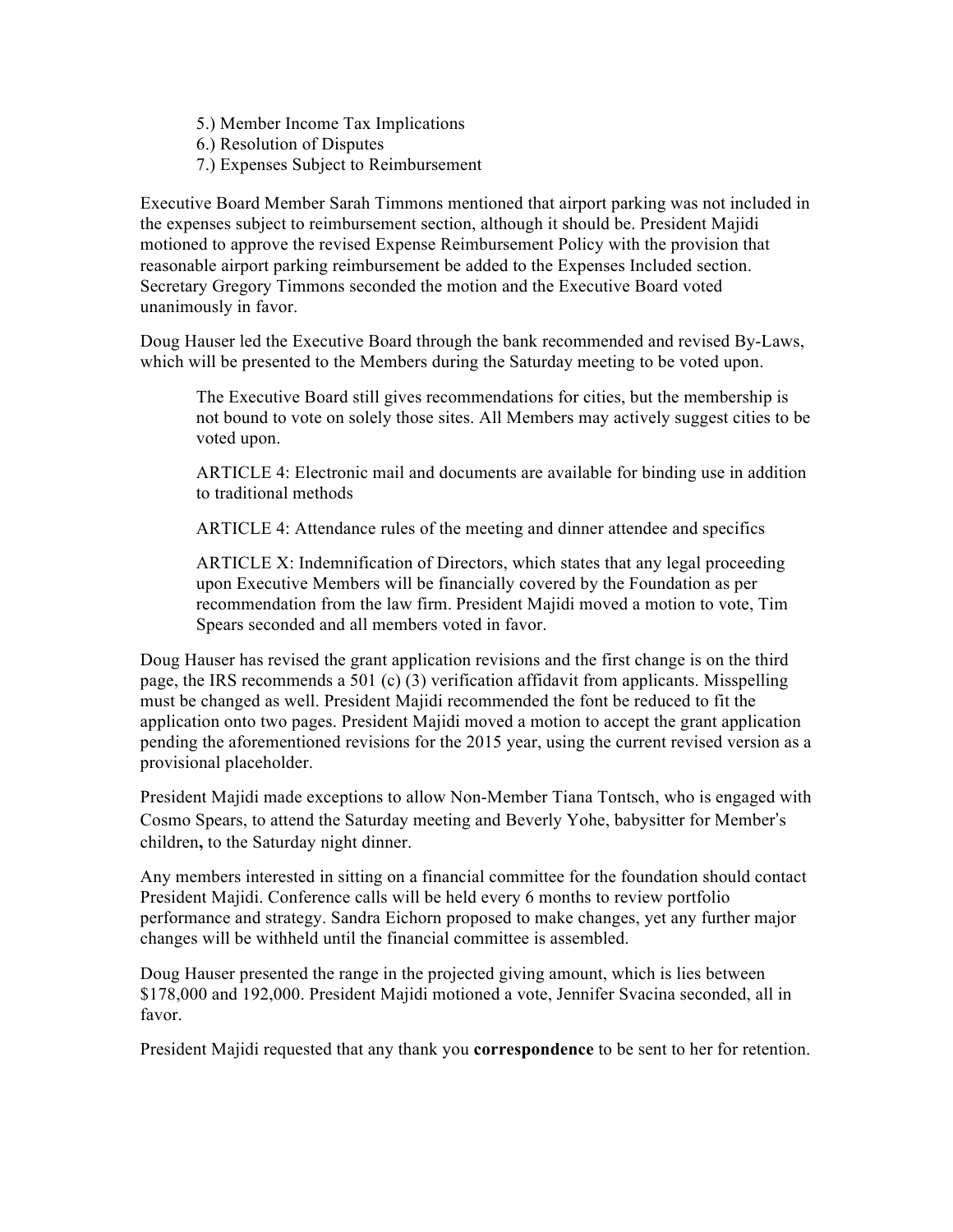President Majidi moved a motion to have the financial members leave during the duration of the general committee meeting, after presenting their required financial reports and figures. Sarah Timmons seconded and the Executive Board voted in favor.

President Majidi has requested the help of the Executive Board to provide assistance in cleaning up before leaving the Saturday meeting.

The board meeting was adjourned at 8:50PM.

Gregory G. Timmons **Secretary** 

### Bess Spiva Timmons Foundation, Inc. 48th Annual Meeting Saturday Session October  $11^{th}$ , 2014

The 48th annual meeting of the Bess Spiva Timmons Foundation, Inc. was held at the Disney Boardwalk Inn Hotel. President Majidi called the meeting to order at 9:07 AM. The following Members were present:

The following Directors and Members were present:

| Elizabeth Grossman     | Louise Spears        |
|------------------------|----------------------|
| <b>Timothy Spears</b>  | Darwin Larson        |
| <b>Gregory Timmons</b> | Jennifer Svacina     |
| Monita Kelsey          | Bryna Majidi         |
| Pen Timmons            | Gary Timmons         |
| Chris Svacina          | Jonathan Whitby      |
| Dana Whitby            | <b>Tammy Timmons</b> |
| Cosmo Spears           | Armand Majidi        |
| Sarah Timmons          | Jill Larson          |

The following supporting contributors were also present:

Douglas Hauser Sandra L. Eichhorn

The following guest was invited:

Tiana Tontsch

Following tradition, each Member shared what they've been personally involved with over the past year as well as updated any changes in their contact information.

President Majidi presented the Executive Board nominations for the 2015 slate of Officers to Members, and motioned a vote of approval. Treasurer Tim Spears seconded the motion and the following Officers were voted into position:

| President:      | Bryna Majidi |
|-----------------|--------------|
| Vice President: | Dana Whitby  |
| Treasurer:      | Tim Spears   |
| Secretary:      | Cathy Weeks  |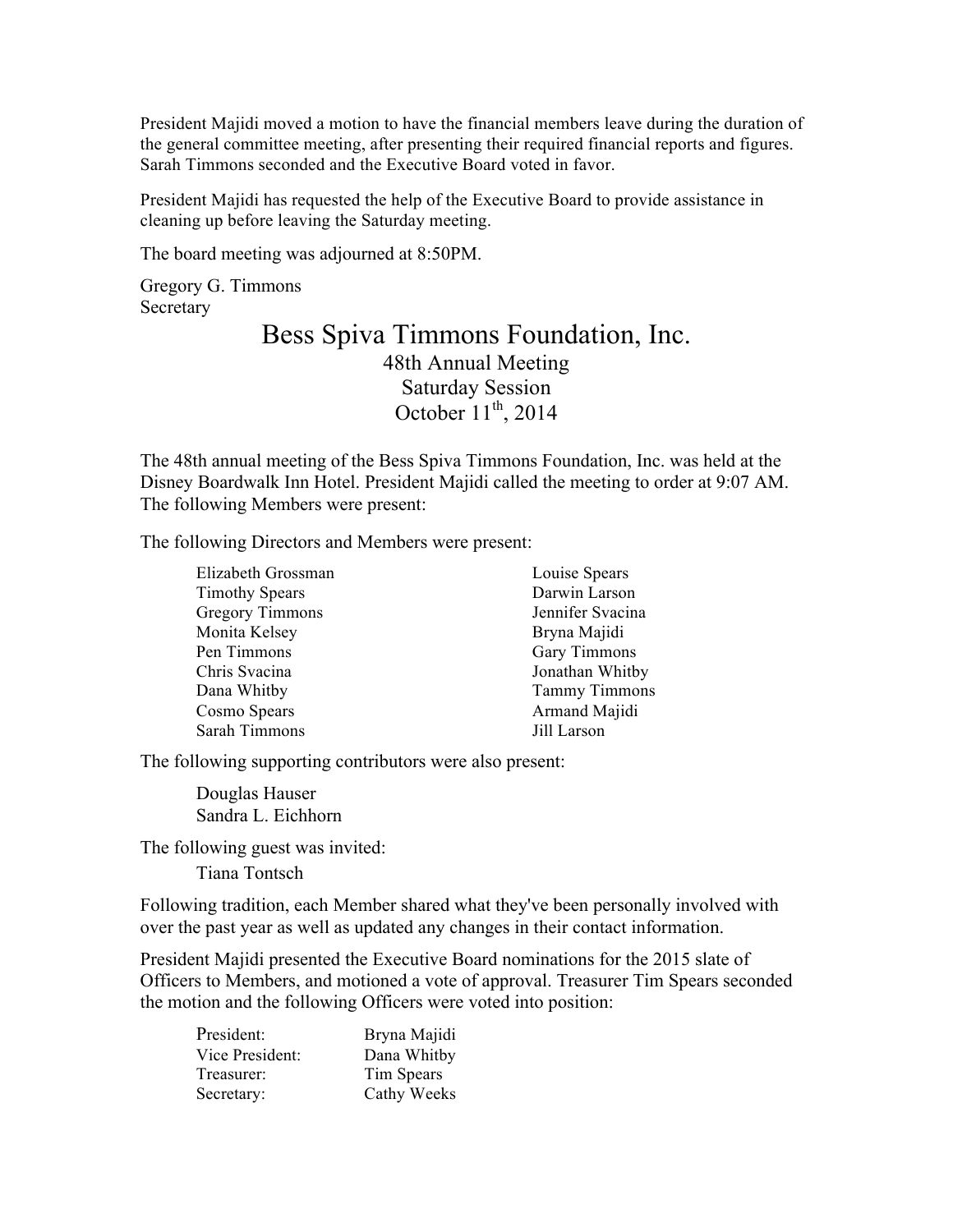President Bryna Majidi announced the addition of Beth Grossman onto the Executive Board.

The Members voted and approved the minutes from 2013.

The Executive Officer position mentorship idea was presented to the foundation Members. It allows for smoother Member to Officer transition by having the most recent Officer mentor and guide interested Members in their future job duties and responsibilities. Should an interested Member be voted into office, the previous Officer should remain willing to provide assistance in any reasonable fashion. President Majidi made a motion to approve the mentorship program, seconded by Secretary Gregory Timmons and approved by the Members.

Doug Hauser presented the revised Document Retention Policy, stating the following:

- Meeting Minutes must be kept indefinitely
- The annual accountant prepared 990PF form must be kept for at least six years\*
- Grant approvals must be kept for at least three years\*
- Thank you letters from recipients must be kept for at least one year\*

\*The timeframes above are based upon the annual date of completed taxes for the foundation. When documents are eligible for destruction, they may be shredded along with all denied applications during the end of each meeting with approval from the President of the Foundation.

Doug Hauser presented all revisions within the Expense Reimbursement Policy. Coach airfare is the basis for travel reimbursement. For example, when any Member travels to a meeting in such a way that it exceeds what coach airfare would have cost, the Member will then be reimbursed in accordance to the rate of coach airfare. In this scenario, the Member should seek professional tax advice to see if the additional funds not reimbursed by the Foundation are eligible as a personal tax deduction. Travel meals are not included in any Member reimbursement. **Mileage to and from the airport is reimbursed**. Hotel and room charges are reimbursed. Saturday lunch and dinner are the only meals that are reimbursed. Any reasonable expenses to maintain the Foundation will most likely be acceptable, such as computer hardware, printer ink, envelopes, paper, stamps, etc. Nonmember spouses are not included in the reimbursement plan. The treasurer has discretion and **retains** the right to ask for proof of any documents pertaining to reimbursement from Members.

Doug presented the By-Law changes. An amendment for Indemnification of any Foundation Executive Board Members was added to financially cover any legal action against the Foundation from becoming a personal debt. The scheduled meeting shall be held on the Columbus Day weekend, or any other weekend picked by the executive board and voted upon. The electronic mail portion was addressed and presented to the Members. Attendance at meetings of the Members during which a vote shall be taken shall be limited to acting Members or any attendees or professional advisors invited by the President. Dinner is restricted to Members, married spouses of Members, children of Members and anyone else formally invited by the President. Doug also presented the application changes as mentioned in the Friday Executive Board Minutes.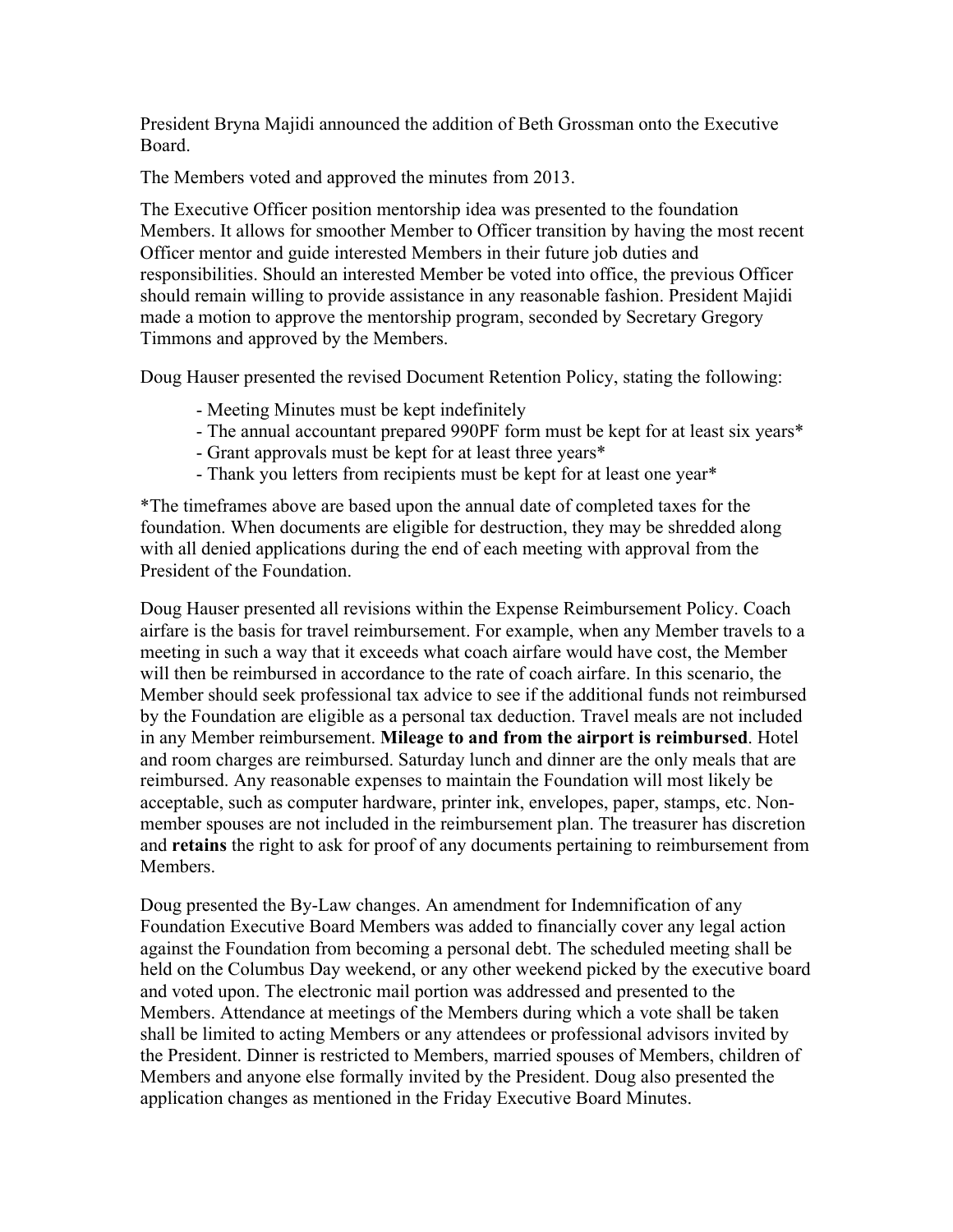Secretary Timmons elaborated on the application additions, mentioning that the acceptance and denial letters will include the deadline date as it was stated in the 2013 letters while adding that the applications have changed.

Doug Hauser presented the Bank's position and responsibility for the Foundation, which fall into three categories:

Investment management: Led by Sandy L. Eichorn

Record keeping: By-Laws, Expenditures, and Document Retention Services

Administrative Support: Officer duties, documents such as expense sheets and the application for a grant

President Majidi asked for volunteers for the financial committee and made suggestions for certain applicable members. There is a conference call in April for the committee, which should create a list of suggestions and work with President Majidi and Sandra L. Eichorn in improving communication about the account and it's direction. US Bank will give reviews to the financial committee throughout the year as requested.

Doug Hauser and Sandra L. Eichorn presented the review for the previous annual performance of the account. The market has shown lots of activity and has been very volatile recently. Despite volatility, the account was at a balance of roughly \$5,152,000 at beginning of 2013, the amount of money paid out over the last two years equates to roughly \$390,000, with the current market value of the account at approximately \$5,618,000, which shows significant growth over the past two years. Sandra L. Eichorn presented the idea of investing in separately managed accounts (SMA) for the Foundation's large cap investments. Doug Hauser mentioned that US Bank has been using it for a year in their retirement funds, which has been largely successful. This should be the first topic for the investment and financial committee to review, as per the bank's advice. Sandra L. Eichorn has invested in four hedge funds (one emerging, three domestic) to protect the assets of the Foundation during market downturns. The real estate portion of the Foundation's investments has done very well over the last year, staying above the average market returns. During an upswing market, 90% of the upside is being taken advantage of and during downswings of the market, 85% is being taken advantage of. The following changes have been made from last year, the high yield has been increased, the hedge income opportunities have been taken advantage of and as historically maintained, most investments are with Midwest companies.

The Members discussed the 2016 site selection. Tim Spears reviewed the time zones, showing that the West Coast areas should be split into the SW and NW. The meeting site will still cycle between the four time zones, remaining in the Pacific West for two years in a row (split into SW and NW) due to the high number of active Members living in those regions. President Majidi motioned a vote to the newly revised site selection rules, Chris Svacina seconded and the Members voted in favor.

Seattle, WA and Portland, OR were nominated for the site of the 2016 meeting. President Majidi motioned a vote for Seattle, WA for Columbus Day weekend, which is October 7th and 8th of 2016, Tim Spears seconded and the Members overwhelmingly voted in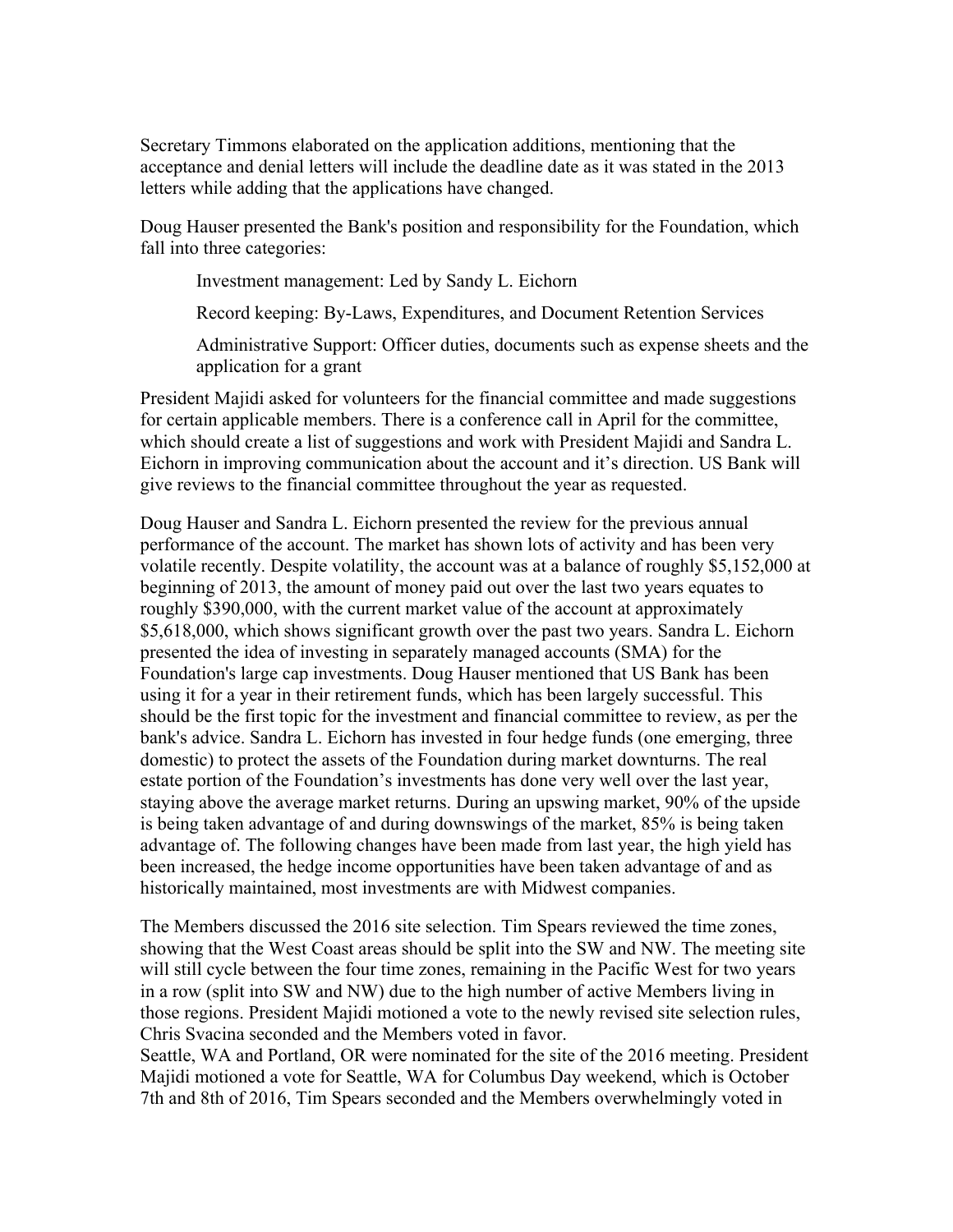favor of Seattle, WA. Sarah Timmons and Beth Grossman volunteered to plan the 2016 meeting in Seattle, WA. If there is no suitable hotel situation or for any other reason the site selection is less than satisfactory, the planners should make contact with President Majidi for a last minute re-vote and new site selection.

Treasurer Tim Spears shared the Family Giving report; each family has \$40,000 each year, which was included in his last email and encouragement was given to the Members to figure out which organizations they would like to personally help with the family giving portion for 2015.

New giving range is within \$173,000 and \$187,000

President Majidi called a break at 11:15AM. The meeting was resumed and voting began at 11:30AM.

President Majidi called for a lunch break at 11:59AM, which ended at 1:14PM, resuming the voting.

President Majidi called for a break at 3:10PM, resuming the voting at 3:21PM.

After review and written ballot submission from all Members, the following grant recipients were selected:

| <b>NAME</b>                                                | <b>PROJECT</b>                  | <b>AMOUNT</b> |
|------------------------------------------------------------|---------------------------------|---------------|
| Alice Lloyd College                                        | <b>Student Work Program</b>     | \$5,000       |
| <b>AZ Outdoor Adventures</b>                               | 2014-2015 Tent Camp Session     | \$5,000       |
| <b>Art Feeds</b>                                           | Art Packs to 275 Students       | \$2,000       |
| Assistance League of Bellingham                            | <b>Enrichment Scholarships</b>  | \$1,500       |
| Assistance League of Everett, WA                           | <b>Operation School Bell</b>    | \$2,500       |
| Bellingham Childcare $\&$<br>Learning Center               | Learning Services               | \$2,000       |
| <b>Caring Ministries</b>                                   | "Refrigerated Box Truck"        | \$14,000      |
| Cerimon House                                              | Cerimon House Salons            | \$5,500       |
| <b>Colonial Fox Theater</b>                                | <b>Ticket Booth Restoration</b> | \$7,000       |
| Community Health Center of<br>Southeast KS & Pittsburgh KS | <b>Building Health</b>          | \$2,500       |
| Donnelly College                                           | Scholarship Aid                 | \$3,000       |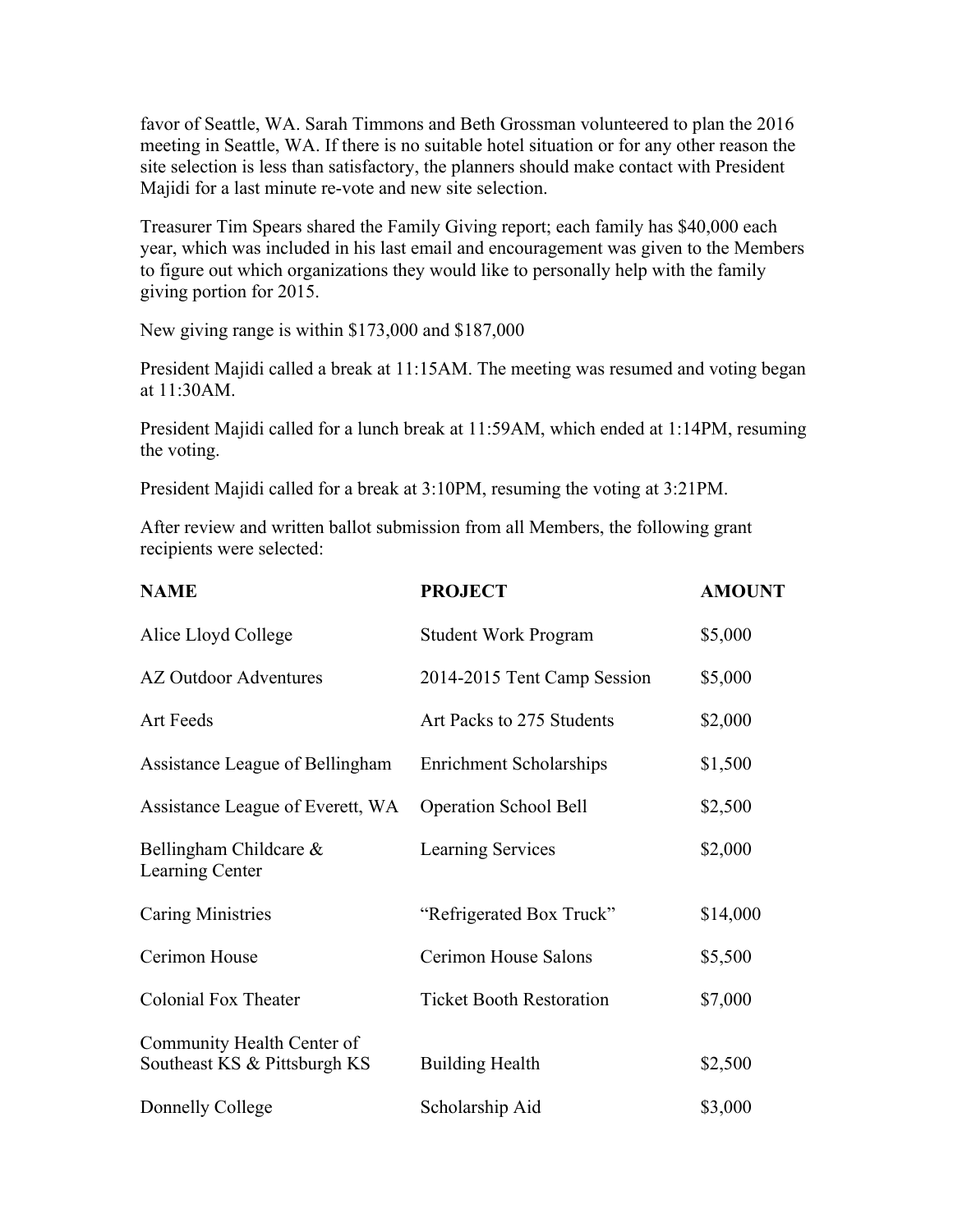| Ebstein's Anomaly Foundation                                      | Cone Procedure Research                     | \$10,000 |
|-------------------------------------------------------------------|---------------------------------------------|----------|
| Friends of the Saguaro Nat'l Park                                 | "Exploring Desert Diversity"                | \$5,000  |
| <b>TCMH Healthcare Foundation</b>                                 | Gynecology Hysteroscope                     | \$4,500  |
| Home Medical Equipment Services Client Safety & Service Expansion |                                             | \$2,200  |
| Miner's Hall Museum                                               | Living History Project                      | \$5,000  |
| Magic Jungle Wildlife Preserve                                    | "Save The Wild Ones"                        | \$2,500  |
| Missouri Colleges Fund Inc.                                       | General Aid                                 | \$1,500  |
| Pets Alive Westchester                                            | Senior & Special Needs Animals              | \$5,000  |
| Plumas-Sierra Literacy Corp                                       | "Project Story Time"                        | \$1,000  |
| Portland Youth Builders                                           | Vista Service Project                       | \$2,000  |
| Prescott Valley Performing Arts                                   | <b>Theater Programs</b>                     | \$2,000  |
| Rosie's House                                                     | After School Programming                    | \$2,000  |
| Shoes That Fit                                                    | Back-to-School Shoe Project                 | \$2,000  |
| Sierra Hospice                                                    | Camp Hug                                    | \$1,000  |
| Sisters of the Road                                               | Hot Meals/Barter Program                    | \$5,000  |
| Store to Door                                                     | Nourishment for those w/ Disability \$5,000 |          |
| <b>TNK Children's Foundation</b>                                  | Services & Care for Kids w/ Cancer \$4,000  |          |
|                                                                   |                                             |          |
| Volunteers of America Men's<br><b>Residential Center</b>          | <b>Education Program</b>                    | \$6,000  |
| Wings of Hope                                                     | Medical Relief & Air Transport              | \$3,000  |
| Young Philanthropist Foundation                                   | Penny Harvest                               | \$2,500  |
| Youth on Their Own COS                                            | <b>Student Living Expense Program</b>       | \$5,000  |
| A Sporting Chance                                                 | <b>Weekly Bowling Program</b>               | \$3,000  |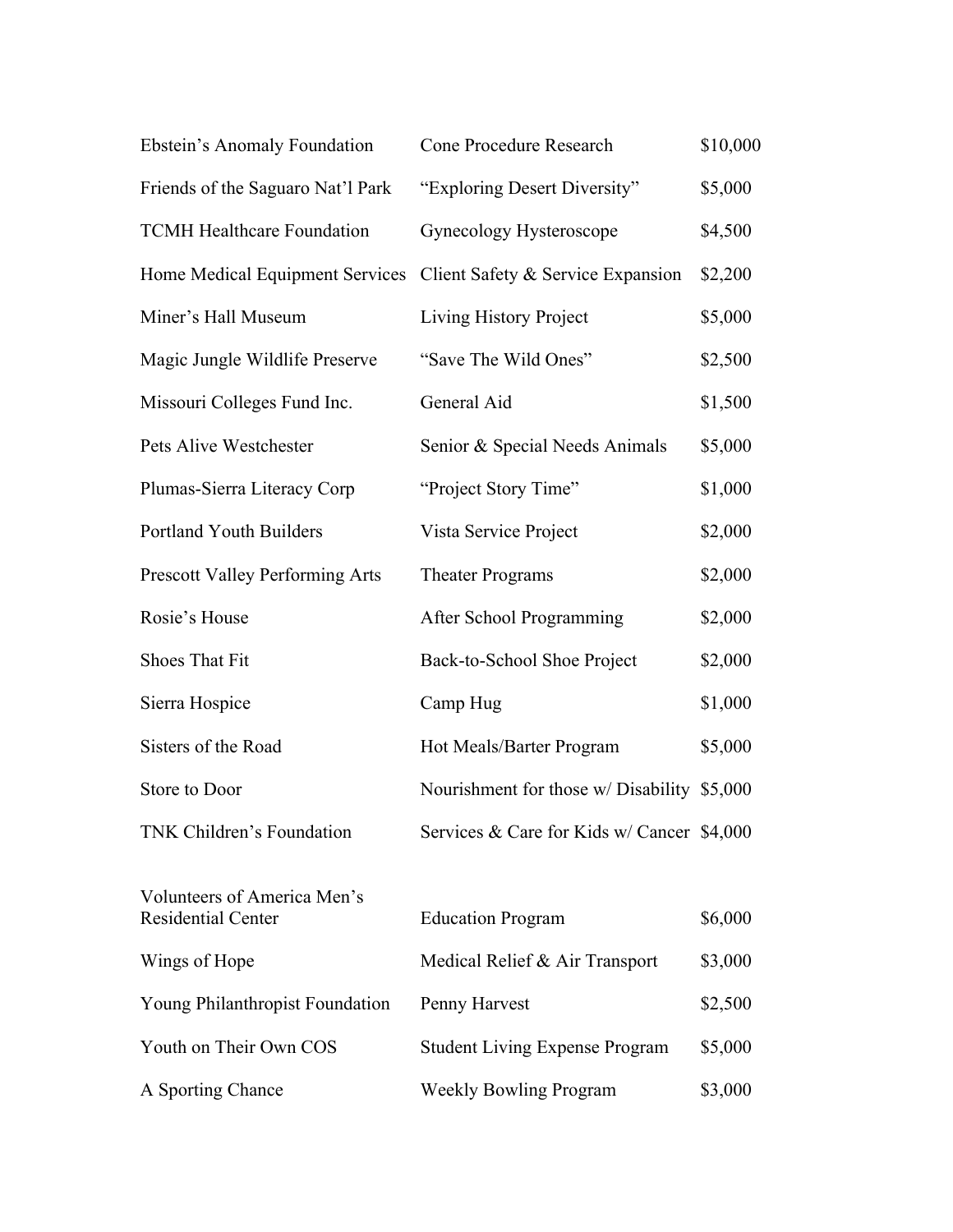| <b>Almost Home</b>                                                      | <b>Transitional Living Program</b> | \$3,000          |
|-------------------------------------------------------------------------|------------------------------------|------------------|
| Boys & Girls Club of Vista                                              | <b>STEM</b>                        | \$2,500          |
| Cabool Schools                                                          | Library Extras                     | \$2,000          |
| <b>Celebrating Traditions: Native</b><br>American Arts & Cultures, Inc. | Native Village Veteran's Program   | \$3,000          |
| Joplin Association For The Blind                                        | Low Vision Exams                   | \$2,000          |
| Missouri Lions Eye Research<br><b>Foundation DBA Saving Sight</b>       | Equipment purchase                 | \$3,600          |
| Monarch School                                                          | Educational Activities & Supplies  | \$2,500          |
| <b>Valley Assistance Services</b>                                       | Safety & Health In Motion          | \$2,000          |
| VH1: Save the Music Foundation                                          | Buckeye School Music Program       | $$2,000*$        |
| Christians as Family Advocates                                          | Safe Families for Children         | \$10,000         |
| The Parliament (Philanthropic<br>Endeavors)                             | Pop-Up Gallery                     | \$3,000          |
| Huntington's Disease Society<br>Of America                              | <b>Family Support Programs</b>     | \$10,000         |
| <b>TOTAL GRANTS (51):</b>                                               |                                    | <u>\$174,800</u> |

\*VH1: Save the Music Foundation must require that our money is spent on instruments

 *Timmons Foundation* **Family giving 2014**  *(Through September 22)*

### *Spears family*

| <i><b>Organization</b></i>                               | <b>Check</b> Date |      | <b>Project funded</b> | <b>Amount</b> |
|----------------------------------------------------------|-------------------|------|-----------------------|---------------|
| <b>The Canelo Project</b>                                | 2671              | 1/28 | Computer Equipment    | \$1,000       |
| <b>Caring Ministries</b>                                 | 2673              | 3/27 | General Support       | \$1,000       |
| <b>Christians Addressing 2678</b><br><b>Family Abuse</b> |                   | 4/9  | General Support       | \$12,300      |
| <b>Colonial Fox Theatre</b>                              | 2674              | 3/18 | General Support       | \$2,000       |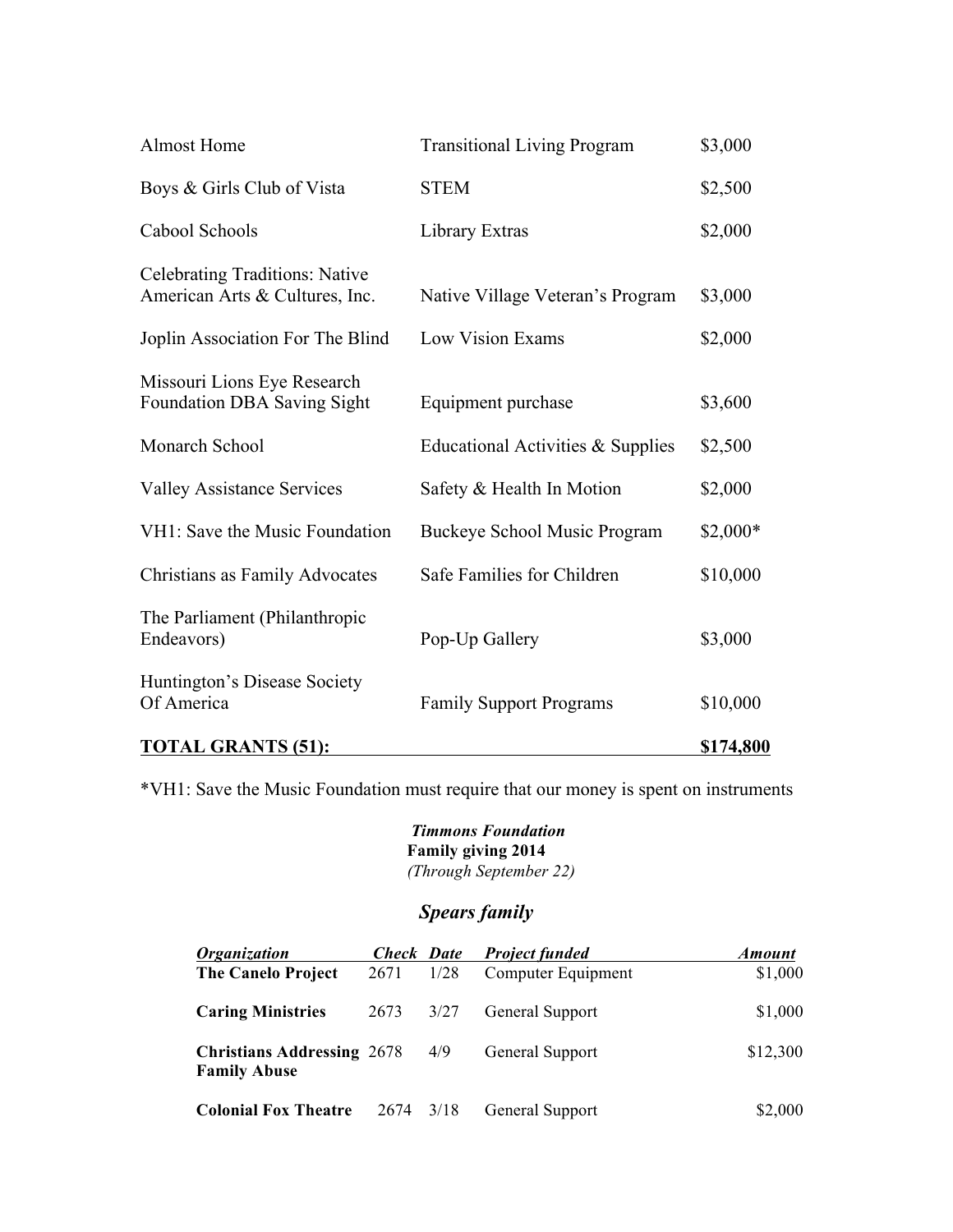#### **Foundation**

| <b>Friends of Saguaro</b><br><b>National Park</b> | 2672 1/28 |      | <b>General Support</b> | \$4,000  |
|---------------------------------------------------|-----------|------|------------------------|----------|
| The Loft Cinema                                   | 2675 3/18 |      | Internet Support       | \$3,400  |
| <b>TCMH Healthcare</b><br>Foundation              | 2676      | 3/21 | Scholarships (3)       | \$3,000  |
| Total                                             |           |      |                        | \$26,700 |

*Available funding* \$13,300

# *Bob Timmons family*

| <i><b>Organization</b></i>                                          | <b>Check Date</b> |           | <b>Project funded</b>  | <b>Amount</b>       |
|---------------------------------------------------------------------|-------------------|-----------|------------------------|---------------------|
| <b>Call A Ride of</b>                                               |                   | 2682 8/16 | <b>General Support</b> | \$2,000             |
| Southlake<br><b>Conservancy of Kansas</b> 2739 10/9 General Support |                   |           |                        | \$5,000             |
| <b>Total</b><br><b>Available funding</b>                            |                   |           |                        | \$7,000<br>\$33,300 |

## *George Timmons family*

| <i><b>Organization</b></i>                    |      | <b>Check</b> Date | <b>Project funded</b>  | <b>Amount</b> |
|-----------------------------------------------|------|-------------------|------------------------|---------------|
| <b>California Ballet</b><br>Association, Inc. | 2681 | 1/11              | Playground Equipment   | \$5,000       |
| California Ballet<br>Association, Inc.        | 2690 | 9/22              | <b>General Support</b> | \$2,250       |
| <b>City of Marquette</b><br>Kansas            | 2688 | 9/22              | Swimming Pool Fund     | \$5,000       |

| <i><b>Organization</b></i>                                  | <b>Check</b> | <b>Date</b> | <b>Project funded</b>        | <b>Amount</b> |
|-------------------------------------------------------------|--------------|-------------|------------------------------|---------------|
| <b>Foundation for Public</b><br><b>Schools (Tarrytowns)</b> | 2687         | 9/22        | General Support              | \$4,000       |
| <b>Pets Alive Westchester</b>                               | 2677         | 3/18        | General Support              | \$5,000       |
| <b>Philanthropic Endeavors</b> 2683<br><b>Foundation</b>    |              | 9/16        | Parliament Arts Organization | \$3,000       |
| <b>Theodore Korony</b><br><b>American Legion Post</b>       | 2686         | 9/16        | Care boxes for Troops        | \$2,000       |
| Yavapai Big Brothers,                                       | 2680         | 5/15        | <b>General Support</b>       | \$10,000      |